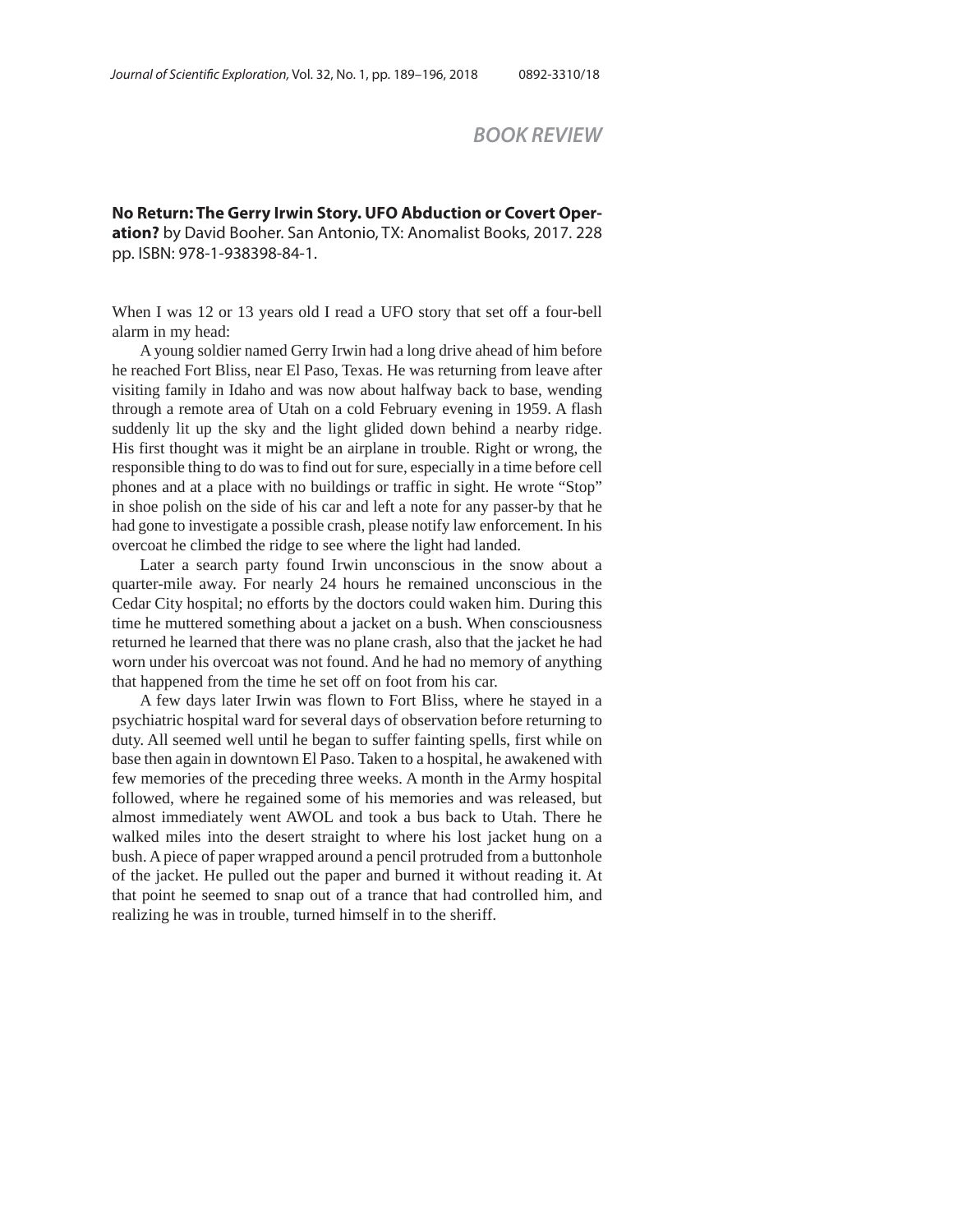Back on base, he was disciplined then again returned to duty. Soon he reentered the Army hospital for another three weeks of observation, only to be released without the doctors finding anything wrong with him. The day after his release he went AWOL once more, was listed as a deserter at the end of August, and was never seen again.

An account of Irwin's story appeared in *Flying Saucers* magazine in 1962, three and a half years after the events occurred. The article was based on considerable newspaper coverage and extensive investigation by the leaders of APRO (Lorenzen 1962). Ray Palmer's *Flying Saucers* was the only newsstand magazine treating UFOs at the time. Jim Lorenzen and his wife Coral founded the Aerial Phenomena Research Organization (APRO) in 1952 and it lasted until Coral's death in 1988. This pioneering group took an early and enduring interest in close encounter, occupant, and abduction reports when other respectable research groups shied away from them. Coral and Jim Lorenzen, who had befriended Irwin, invited him into their home, and tried to provide civilian psychological help only to have it thwarted by military authorities. Jim Lorenzen authored the article, and while the UFO connection seemed tenuous, he sensed that something remarkable, something portentous, had befallen this young man. What this "something" was lacked form and definition at that time, but even at my age I shared a feeling that extraordinary events and fearsome causes hid beneath the surface of this strange and frustrating history. But the trail had already gone cold.

Twenty years later when I catalogued the UFO abduction cases known by the early 1980s and undertook a comparative study of their content (Bullard 1987), I had forgotten about Gerry Irwin. At some point too late for inclusion in that work, I remembered his case and kicked myself for omitting it: because this story laid out a near-blueprint for the very abduction accounts I was reading, yet happened years before the public learned of any examples. Here in eerie prescience appeared the phenomenology of a mystery yet to come—missing time, amnesia, inexplicable behaviors, compulsion to return to the site, external "control," and PTSD-like symptoms. Gerry Irwin suffered them all, the potential victim of a phenomenon before it even had a name.

By good fortune another reader discovered this story late in 2013, and better still decided to pursue it. The case was colder than that February night from nearly 60 years ago, but David Booher proved to be the right person for the job, a resourceful and tenacious investigator driven by curiosity rather than a preconceived agenda. Thanks to his efforts we now have answers to many of the questions that vexed Jim Lorenzen—and in their place an even deeper mystery.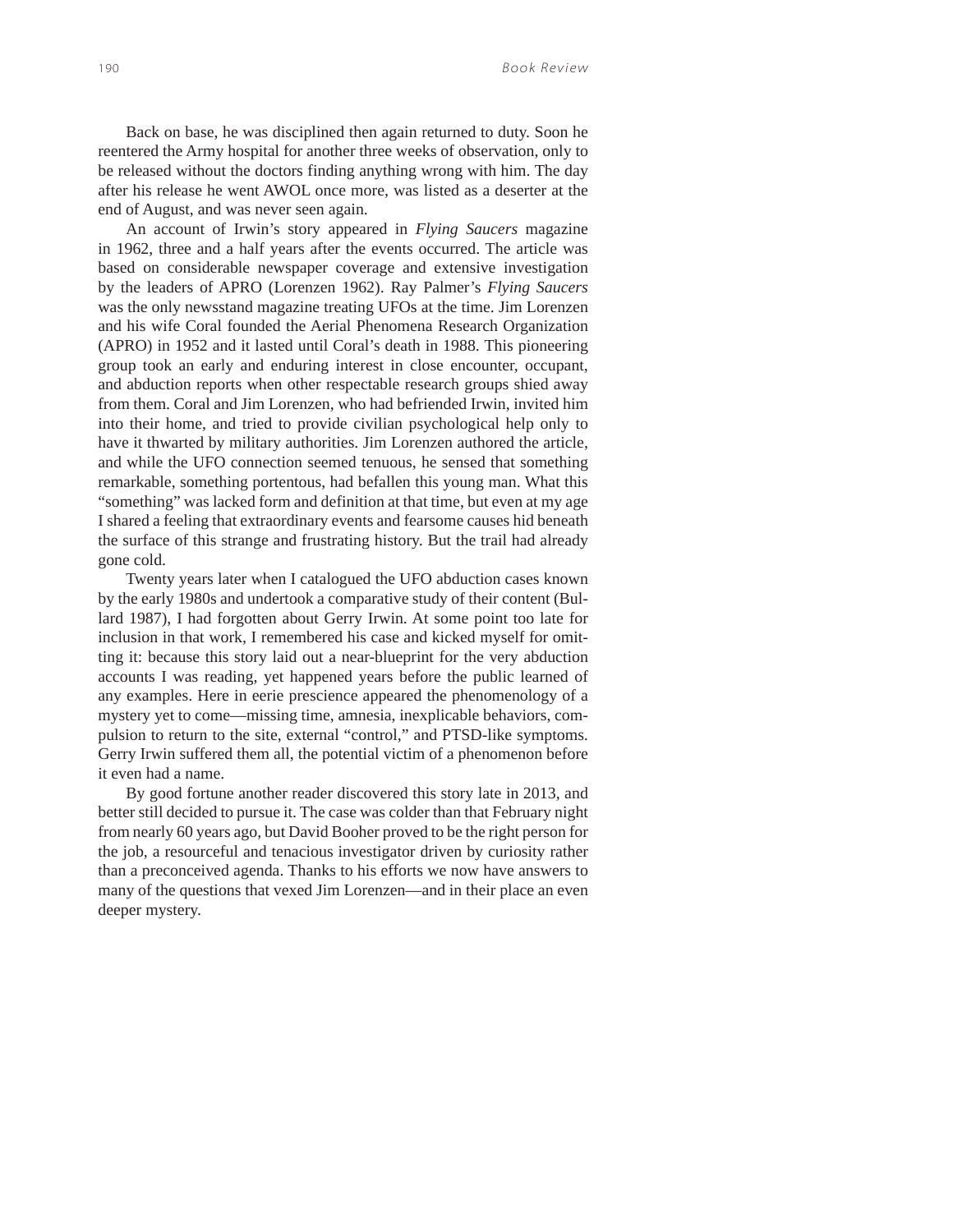The original story ended with the startling disappearance of Irwin, but finding the man at the center of the mystery turned out to be almost as easy as looking in a phone book. Irwin was enjoying a vigorous old age in the rural Idaho area where he grew up. He proved to be a genial man willing to meet with Booher and together they conversed at length about his life. Irwin had good biographic memory with one striking exception—the year and a half following his Utah experience. This memory loss was profound. He did not recall writing "stop" on the car, or the note to call police, being flown from Utah to Fort Bliss, his various hospital stays, meeting the Lorenzens, his



return trip to Utah, or his court martial for desertion and its aftermath. The gap puzzled both men and directed the investigation toward every source that could fill in this hole.

Newspaper accounts proved informative. So did the APRO files on the case, including Coral Lorenzen's correspondence concerning Irwin with psychologist Carl Jung. Irwin's service records, which contained medical reports on his stays in Army hospitals, filled in many blanks, as did a letter written by Sheriff Otto Fife less than two weeks after the incident. Fife was the first person to question Irwin when the young man regained consciousness in Cedar City, and despite Irwin's sketchy memories, some details are intriguing. According to the sheriff's letter, Irwin described the object as large and shooting out light so that he thought it was on fire; passing overhead and continuing to send light upward from behind the ridge. He climbed the ridge in foot-deep snow expecting to see a burning airplane when he reached the top, and in fact the light grew brighter the nearer he came to the crest. Then he blacked out.

One thing certain was Irwin became all too familiar with hospitals over the five months after that night in February. Several days in the Utah hospital, more days in the Fort Bliss Army hospital, an El Paso hospital when he passed out on the street followed by 32 days back in the psych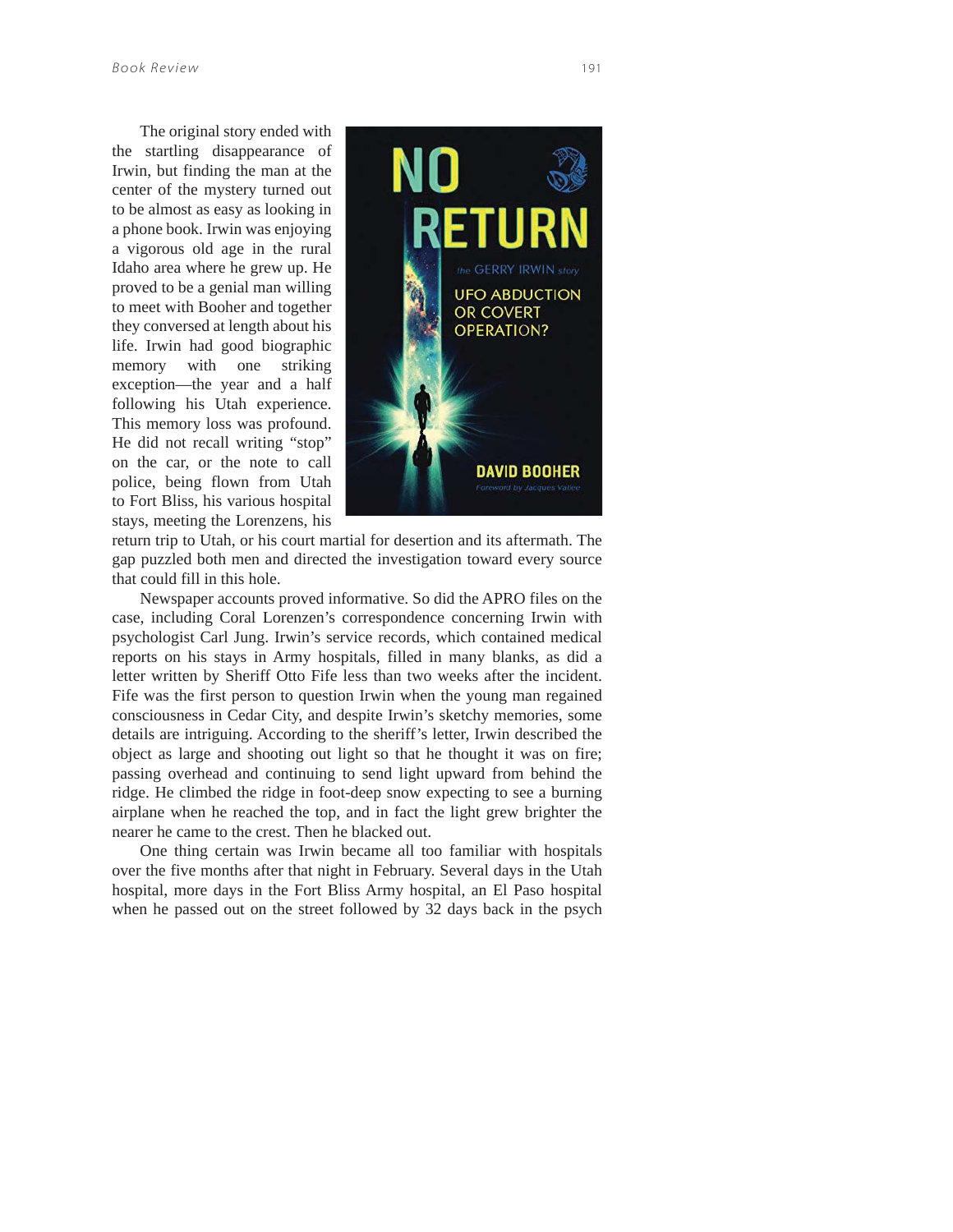ward at Fort Bliss, and finally three more weeks after he returned there at his own request in July—all in all Irwin spent about a third of his time under hospital care during those months. What happened during his stays, what the doctors found and the treatments they prescribed, comprise a clearly significant piece of the puzzle. And his case was truly puzzling: No physical injury or cause could be found. Tests for epilepsy were negative. The Utah doctors said he seemed to be asleep but simply wouldn't wake up. When Irwin entered the Fort Bliss hospital for a second time, a doctor expressed surprise that the soldier did not remember him after only a few weeks had passed. Strange too was Irwin asking, "Were there any survivors?" as soon as he regained consciousness in El Paso, and thinking it was February 20 when it was really March 16.

A part of the story hitherto unknown came to light in Irwin's service records. He went AWOL in July and was listed as a deserter, but he was not lost forever. By his own admission he went to the back country of Idaho in an effort to clear his head, having gotten no help from medical science. This self-therapy in the wilderness worked for him, insofar as he no longer suffered from compulsions or blackouts; and while memories lost during past months remained lost, he suffered fewer bouts of amnesia going forward. Whether he turned himself in or was apprehended remains uncertain, but in October he returned to the Army to face charges. Acquitted of desertion, he nevertheless served seven months in Leavenworth on lesser counts, after which he resumed his duties and remained in the Army until his enlistment ended in 1966.

Some possible solutions to Irwin's strange story already suggest themselves: Did he fake it? He was due back on base the same day he was driving through Utah, so he would arrive AWOL and thereby had motive to contrive an excuse. But the prospect of peeling a few potatoes and cleaning some latrines looks minor in comparison to the trouble his hoax, if it was a hoax, actually caused him. He stood to gain little and lose much. Then too, he kept up the ruse for months and deceived multiple doctors in an act so convincing that it surely deserved an Oscar. Or maybe he was "bucking for a discharge." His commanding officer seems to have thought so, and took such a dim view of mental problems in soldiers that he promised to make Irwin's life miserable. Moreover, Irwin wanted to stay in the Army. He had an excellent prior record and built an excellent record subsequent to Leavenworth, rising in rank to sergeant, entrusted with running a division radio school in Germany, commanded a reconnaissance patrol truck, and went to Austria as an instructor for American communications equipment. As a civilian he worked as a technician for Kodak and was promoted to a supervisory position. The whole course of his life contrasts so sharply with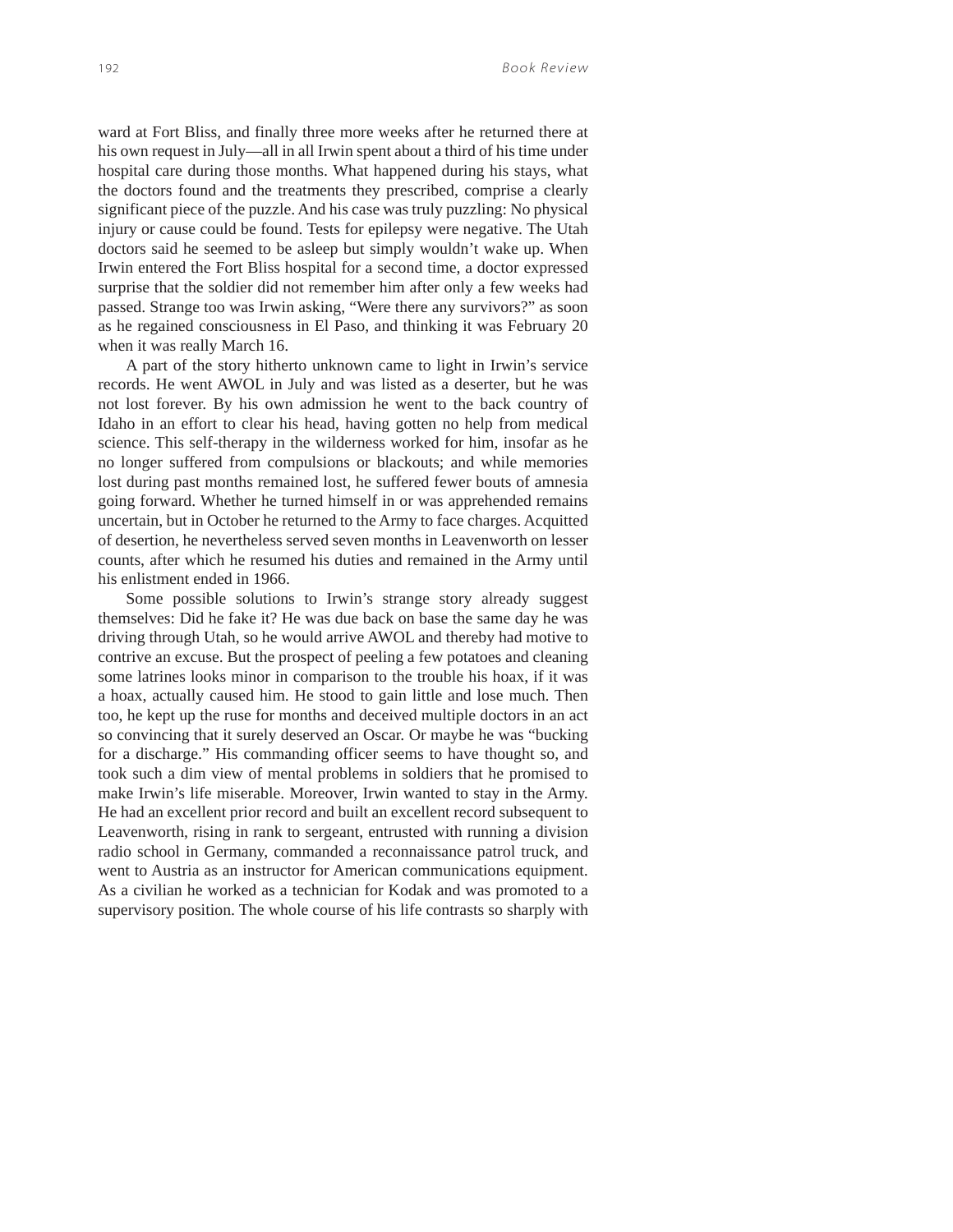his "forty miles of rough road" in 1959–1960 that a hoax seems wholly out of character.

Was he suffering from some deep psychological problem? Amnesia, blackouts, and trance-like behavior point that way, and an Army psychologist reported Irwin was hostile, argumentative, and paranoid during his second stay in the psych ward. Carl Jung offered ambulatory automatism, wherein someone suffering unconscious dissatisfaction with a situation may escape by forgetting a former life and starting a new one, as a possible solution for Irwin's condition. The Lorenzens noted that he had become nervous and stammered as his memory lapses and hospital stays continued, while Irwin himself became sufficiently alarmed at his deteriorating mental state to request a third hospital confinement in July. Despite all these indications, Irwin's hostility owed more to frustration over doctors unable to treat his condition and unwilling to take it seriously, than to elusive psychological causes. Moreover, the very characteristics noted by the psychologist are also characteristic of PTSD. Without doubt Irwin's bouts of amnesia and inexplicable behaviors were psychological problems. The more important question is, did psychopathology cause them, or were they the effects of something else?

A matter worth remembering is that the government carried out mindand behavior-control experiments during the 1950s. The CIA's MKUltra program was perhaps the most notorious of these efforts, using soldiers, prisoners, and mental patients as human guinea pigs, voluntary or otherwise. The tools of the trade included drugs like sodium amytal, insulin, and LSD, electric shock, and hypnosis. Such experiments went on at Leavenworth. Any ties to Fort Bliss are uncertain, but Booher uncovered some disturbing clues among Irwin's hospital records. His doctors gave him sodium amytal more than once and apparently learned no new facts about the Utah incident, but Irwin made strange claims about a "special intelligence" that had instructed him to reveal nothing. His memories also seemed to be "wiped clean" sometimes on an almost day-to-day basis. "Truth serum" and related drugs can do more than detect lies. They can also be used to erase memories, either wholesale or on a more limited scope, and make subjects more susceptible to suggestion. For information on mind-control experiments, see Booher (pp. 44–49, 146–148, 176–178) and Project MKUltra (https://en.wikipedia.org/wiki/Project\_MKUltra). Post-hypnotic suggestion might also program a subject to take instructed actions while in a trance or fugue state. I usually hit the "off" button at the first hint of a conspiracy theory, but Booher's evidence and arguments build a case that is circumstantial yet too plausible to dismiss out of hand.

If Irwin served as a "psyops" subject, he was likely an unwitting victim,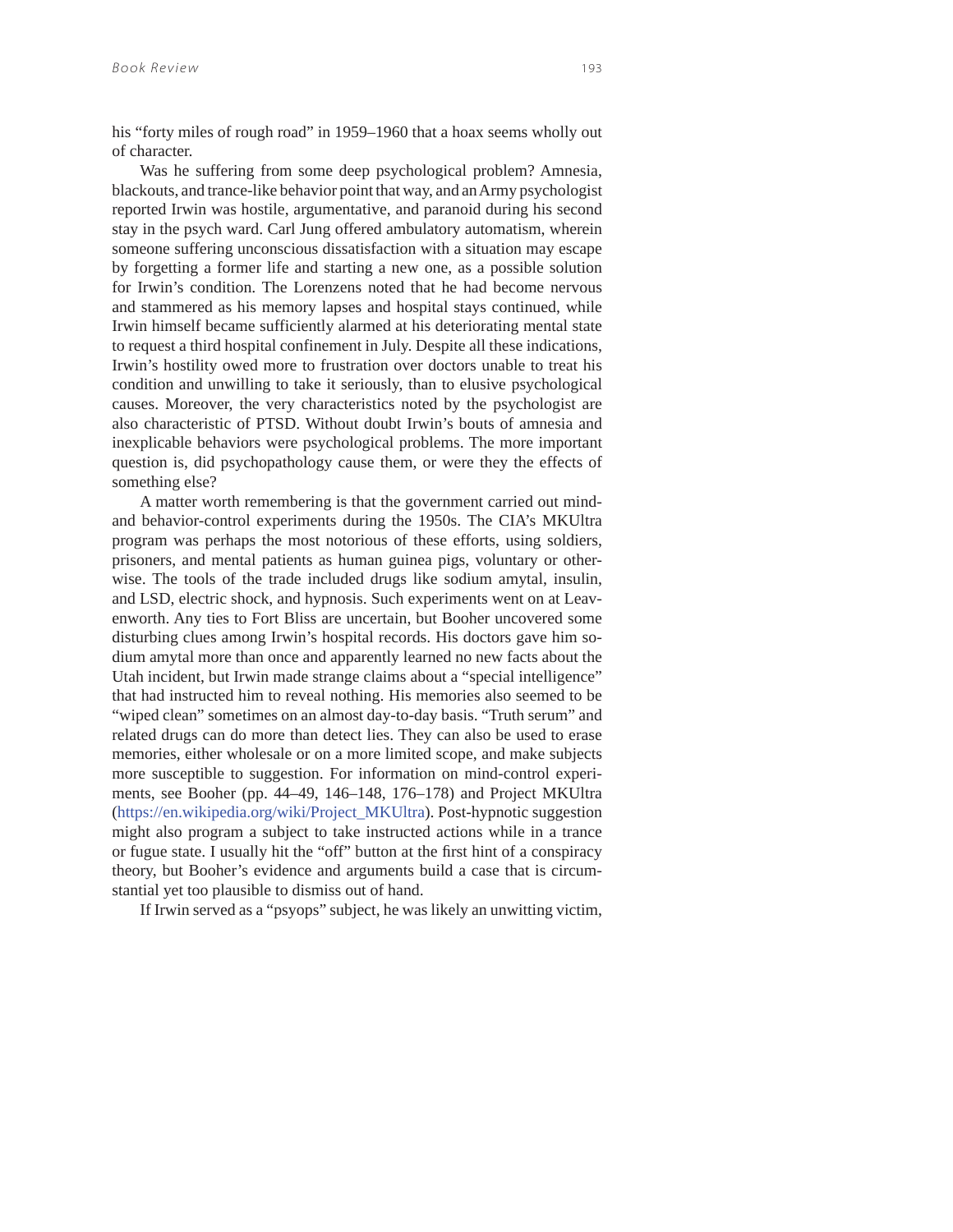and any such "treatments" he received stayed off the record. This theory explains his striking lapses of memory, his entranced return to Utah, perhaps who instructed him to burn the paper in his jacket, and his personality change from a first-rate soldier into an erratic one. This situation he did not understand provided reason for his anger and frustration, also drove him to escape for self-preservation's sake once he realized he was going in and out of hospitals and getting worse instead of better. A suggestive case can be made for mind-control activities, but did they serve as primary or secondary drivers behind Irwin's story?

Irwin's problems did not begin in the psych ward of an Army hospital. They began that night in Utah when he climbed a ridge to see if an aircraft had crashed. He passed out near the crest and wasn't fully himself again for a year and a half. Irwin stated several times to his doctors that he thought the fiery object was responsible in some way for his condition, and maybe with good reason. The jacket that Irwin said he wore under his overcoat was not found by the search party, nor was he wearing it when he reached the hospital in Cedar City. He returned to Fort Bliss with no idea what happened to it. On April 18 he felt a compulsion to return to Utah, hopped a bus to Cedar City, and walked several miles into the desert along Route 14 and straight to the bush where his jacket hung. Only this site was not where he saw the object and lost consciousness. That place was along Route 20, some 40 miles to the northeast. The sheriff and the newspapers confirm the Route 20 site as the place where Irwin and his car were found, yet somehow the jacket reached a spot far removed and Irwin walked to it without conscious awareness of its location.

No one other than Irwin saw the jacket or the paper he said he burned. This lack of evidence casts doubt on his whole account of the return to Utah, though his presence in Cedar City was no fake since he turned himself in to the sheriff. He had no other apparent reason for going to Utah and spent no more time than he needed to walk to and from the site. A second possibility is that he was manipulated by mind control to seek an imaginary jacket, perhaps as nothing more than an experiment. A third option advocates the primacy of experience: that an aerial craft like a helicopter carried him from the Route 20 site to the Route 14 site, and there he left his jacket on a bush with a note before being returned to the original site. Searchers found no other footprints in the snow but Irwin's, so no second party on the ground could have transported his jacket. The mysterious intelligence that compelled his return trip to Utah might belong to government agents who realized he had seen something he should not have seen, and sent him back to destroy whatever compromising evidence the note with the jacket contained.

The hoax solution for both the jacket episode and for the whole Irwin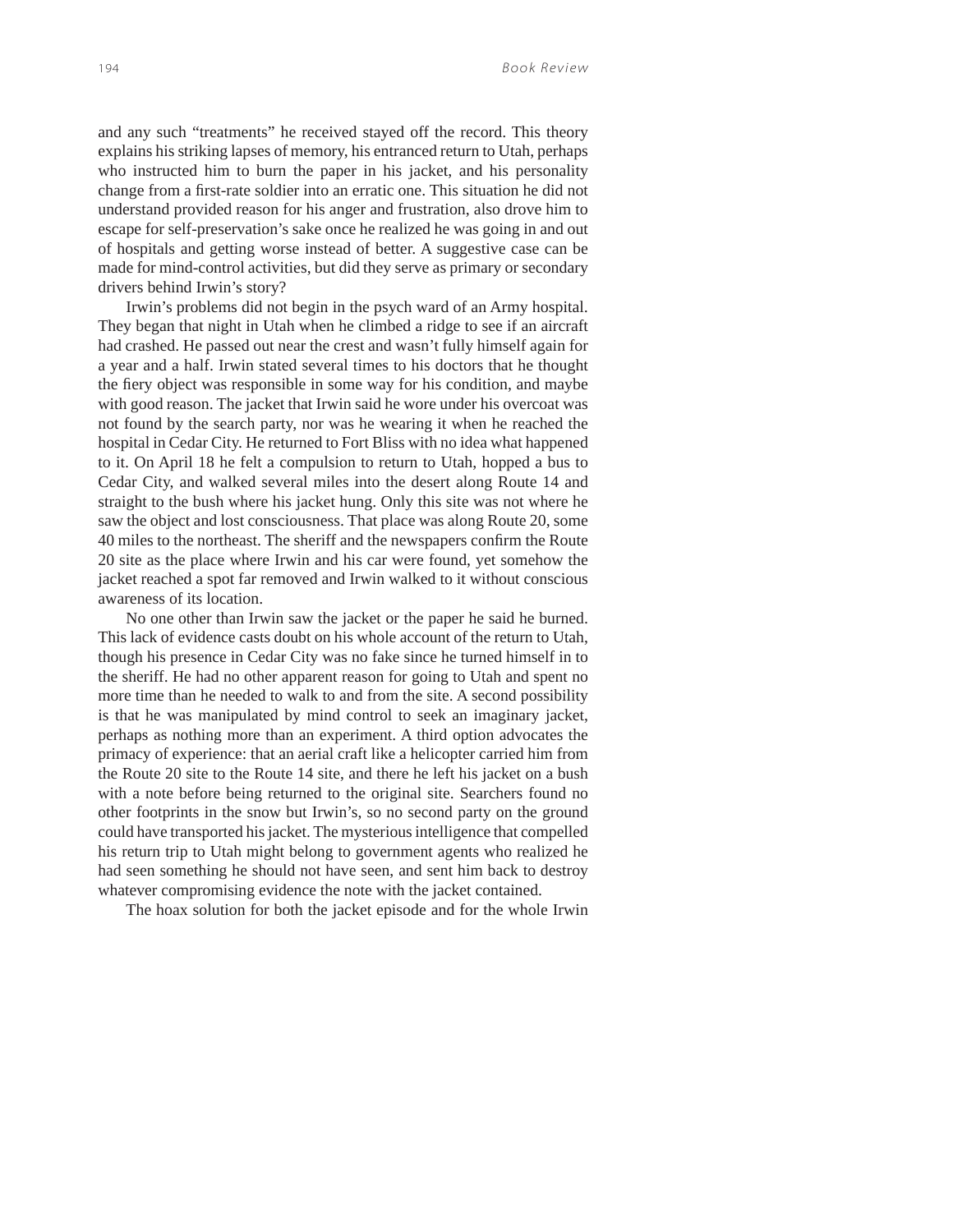story may best satisfy the skeptics. It is safe and conventional, but it leaves many questions unanswered. An appeal to psychological causes, or even to the more audacious psyops solution, may gain favor with others. Here again some parts fit while some do not. The flying object solution can explain the misplaced jacket, but the idea that a chance encounter with a helicopter turned Irwin's life upside down is hard to swallow. He suffered unconsciousness and amnesia even before he entered a military hospital, and manifested the characteristics of traumatic stress that his treatments may have exacerbated, but do not seem to have originated. Perhaps psyops operatives flew along remote roads and swooped down on hapless travelers to inject and torment them, but some parameters of possibility apply here, and such a scenario seems quite out of bounds.

Another kind of flying object offers a final possibility—an unidentified flying object, not in the neutral sense of an unrecognized conventional object but a UFO, a mysterious unknown that nevertheless manifests recurrent properties. This kind of object could account for the lighted object Irwin saw. It could have swept him away and back again; it would give him reason to leave the note in his jacket as a memorial of the event. All else that followed—the blackouts, amnesia, compulsions, the hidden agency intruding into his life, and the symptoms of traumatic stress—have become familiar aspects repeated in what we now call UFO abductions. Incomprehensible then, this sort of experience now has a name and a home. We can wonder if the Army wanted to "cure" Irwin of claiming to see a flying saucer, or to erase the memory of a UFO experience. We can also appreciate the criticism that "UFO" has come to mean a magical fiction that can adapt to explain anything, but counter to that at least in Irwin's case, we have an independent set of effects that reappeared in the Barney and Betty Hill abduction and many more to follow. Out of all the alternatives, only the UFO narrative covers all the bases.

Any summary of David Booher's cumulative evidence and argument can amount to no more than a pale shadow. A review can do feeble justice to his painstaking research, and only by a full reading of the book can the reader appreciate the force of the case he builds. The author got to know his subject, to understand Gerry Irwin as a person. He dug up documents and records long-lost and heretofore unexpected, looked at them from multiple angles and interrogated their possible meanings for the overall story. The writing is engaging and lucid, the thinking clear and rational, with no beating the drum for a pet theory. How to interpret the findings is left up to the readers; they can understand Irwin's case, UFO abduction, and the relationship between the two in whatever terms they choose. What matters here is to establish a solid scaffolding of facts, inferences, and theories from